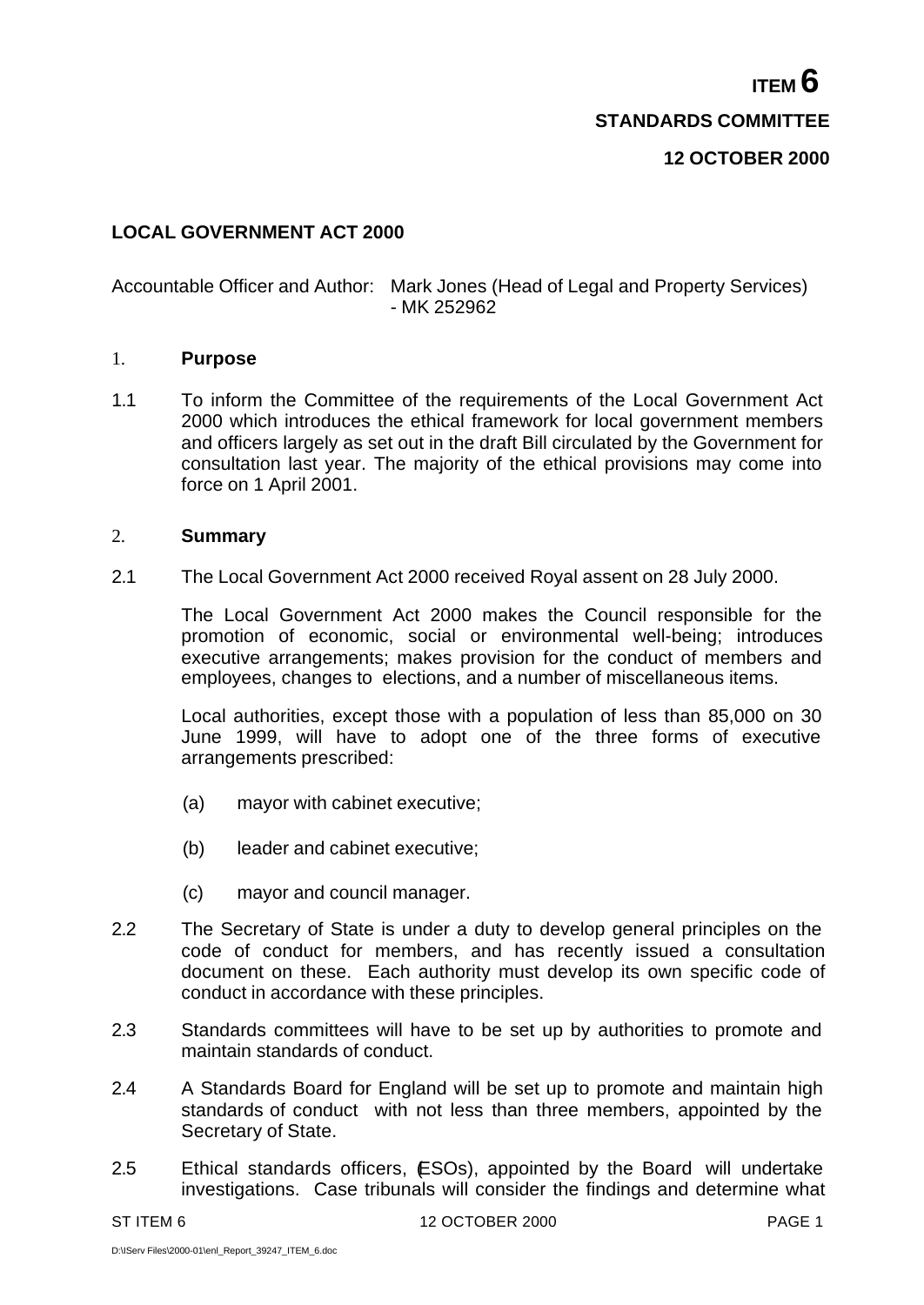penalties should apply. The tribunals will be under the supervision of the Adjudication Panel for England.

2.6 Surcharges for Councillors have been abolished.

### 3. **Recommendations**

3.1 That the introduction of the new ethical framework contained in the Local Government Act 2000 be noted.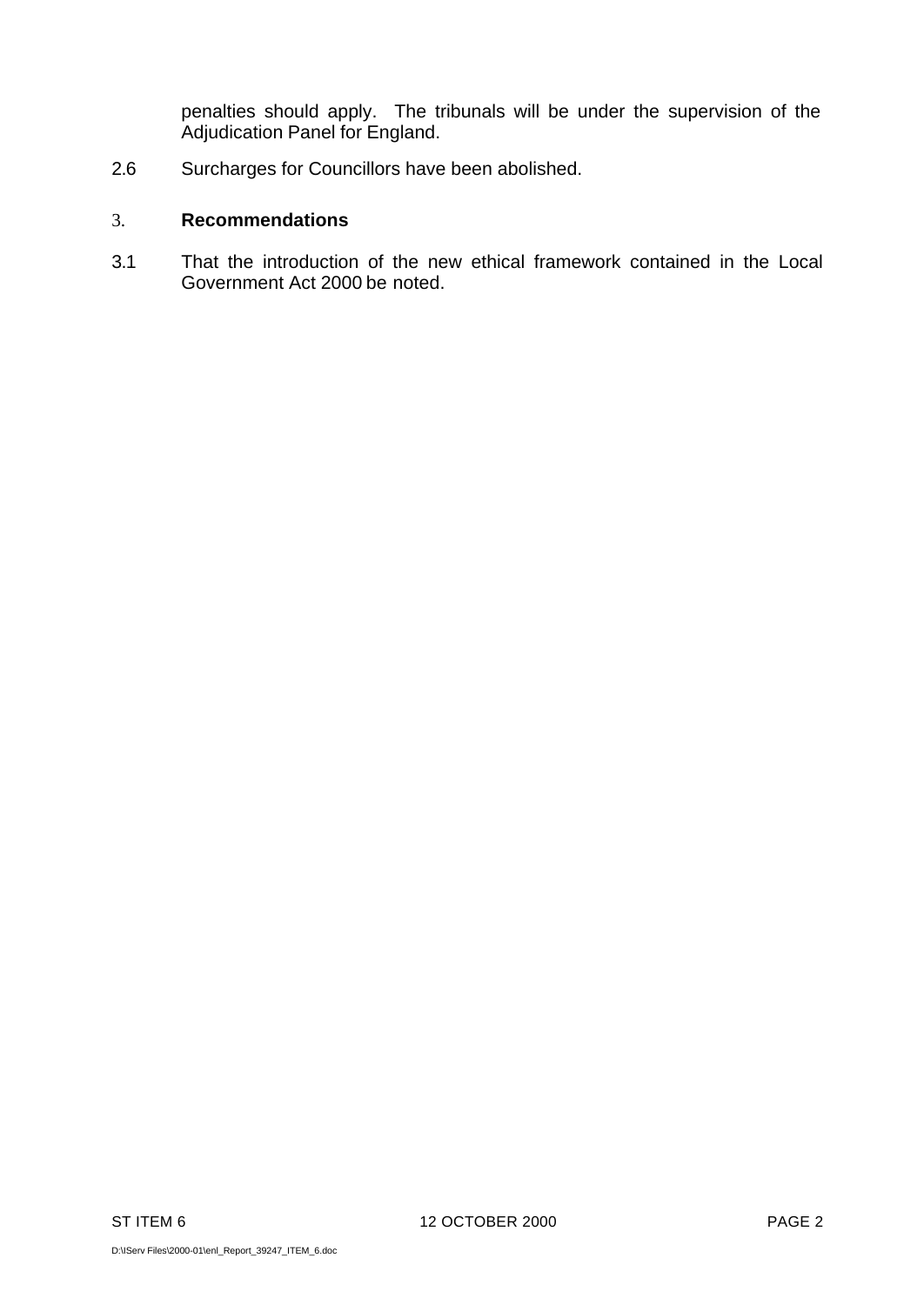## 4. **Background**

- 4.1 The Act will come into force in tranches through Commencement Orders. The first wave is likely to be immediate (within 2 weeks) and will cover the sections of that Act regarding proposals for new executive arrangements. The reason for the Act coming in to force in tranches is that a number of sets of Regulations will be required and some will require further consultation.
- 4.2 A Consultation paper on the General Principles of Conduct in Local Government is currently circulating and an item about it is on this agenda.
- 4.3 The Act enables the Secretary of State to develop general principles of conduct for all authorities covered by the new ethical framework.

The Secretary of State will need to consult various bodies, including local government representatives, the Audit Commission and the local government Ombudsman on the general principles.

The Secretary of State could also issue a model code of conduct, by order, for members giving practical effect to the general principles.

Again the Secretary of State would be required to consult before introducing model codes. The Local Government Association has drawn up a draft model code of conduct for Members.

- 4.4 The Act requires affected authorities to adopt a code of conduct within six months of a new model code becoming effective. If an authority already has a code of conduct it would only need to revise it to become consistent with the new model code. An authority's code of conduct must include any mandatory provisions of the model code that applies to it. If an authority fails to adopt a code of conduct within six months, the relevant mandatory provisions of the model code apply by default. If an authority adopts or revises its code of conduct, it must publish the fact, make the code available for public inspection, and send a copy to the Standards Board.
- 4.5 Each member will have to comply with the code of conduct its authority adopts. Within two months of a new or revised code coming into effect, each of an authority's members will have to declare in writing that they will follow it. Any Member who does not **would cease to be a Member of the authority.**
- 4.6 All local authorities will have a duty to establish a standards committee and provide the Standards Board with a copy of its terms of reference. Standards committees will consist of at least three members. Two will be elected councillors of the authority and one an independent. The independent cannot be a member or officer of any authority but has voting rights. A standards committee must not include the elected mayor or executive leader, and may not be chaired by a member of the executive.
- 4.7 The general functions of standards committees are to promote and maintain high standards of conduct within an authority and to help the authority's members to observe its code of conduct. Their specific functions would be to:
	- (a) advise the authority on the adoption or revision of its code of conduct;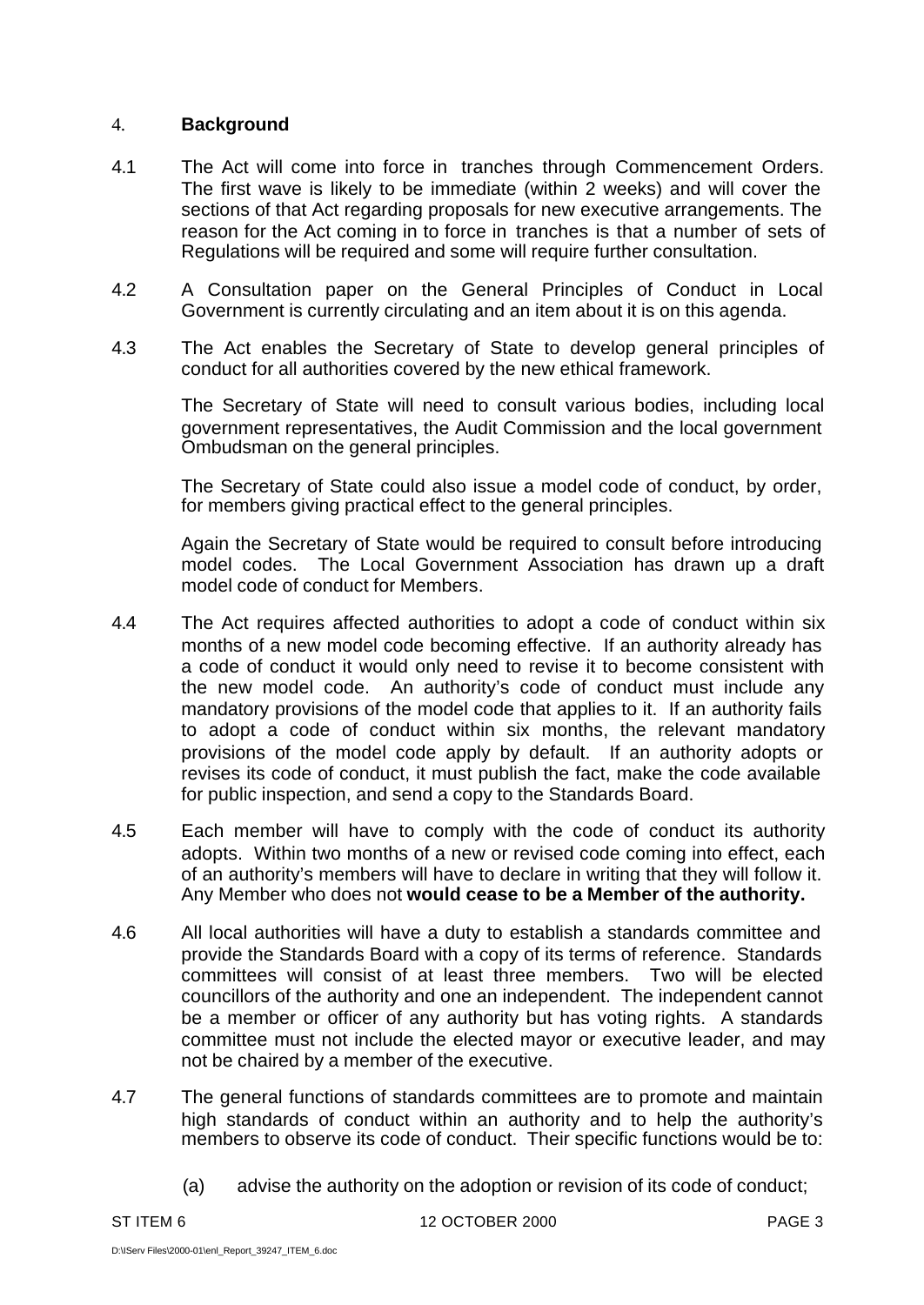- (b) monitor the operation of the authority's code, eg recommending changes to keep the code up to date; and
- (c) advise members on matters relating to their code, including training.
- 4.8 The Secretary of State could make regulations, and the Standards Board could issue guidance on the size, proceedings and functions of a standards committee.

The standards committee of district and unitary authorities are responsible for the same functions in relation to parish councils and members for which they are the responsible authority. This responsibility may be discharged through a sub-committee, but in either event a member of the parish council must be included.

4.9 There is to be a new independent body, the Standards Board for England, which will consist of not less than three members appointed by the Secretary of State. It is expected to be running by April next year. The Standards Board must appoint employees, known as ethical standards offices (ESOs). The Board will only investigate written complaints.

All complaints, no matter how trivial, will have to go to the Standards Board.

The functions of the ESOs are to investigate cases referred to them by the Standards Board. The purpose of an ESO investigation is to find that:

- (a) there is no evidence of a failure to comply with a code of conduct; or
- (b) there is no need for action, whether the code was breached or not, or
- (c) the matter should be referred back to the authority's monitoring officer; or;
- (d) the ESOs should report to the adjudication panel.
- 4.10 The procedure for conducting an investigation would specifically give the person being investigated opportunity to comment on the allegation and the conduct of an investigation should not affect the authority's ability to take its own action. Otherwise an ESO could conduct an investigation as he or she sees fit. ESOs, or persons authorised to assist with an investigation, have rights of access to the information or documents necessary to the investigation. Officers who do not provide information may incur a criminal offence, punishable by a fine.
- 4.11 An ESO will need to report the investigations' outcome, with copies sent to whoever is the subject of the allegation and to the chairman of the authority's standards committee. If the report recommends referring the matter to the adjudication panel, it would also be sent a copy. The Standards Board would need to take responsible steps to inform whoever made the original allegation about the investigations' outcome. Where the ESO finds that there was no failure to comply with a code or no further action is required a summary of the report may be published in a local newspaper.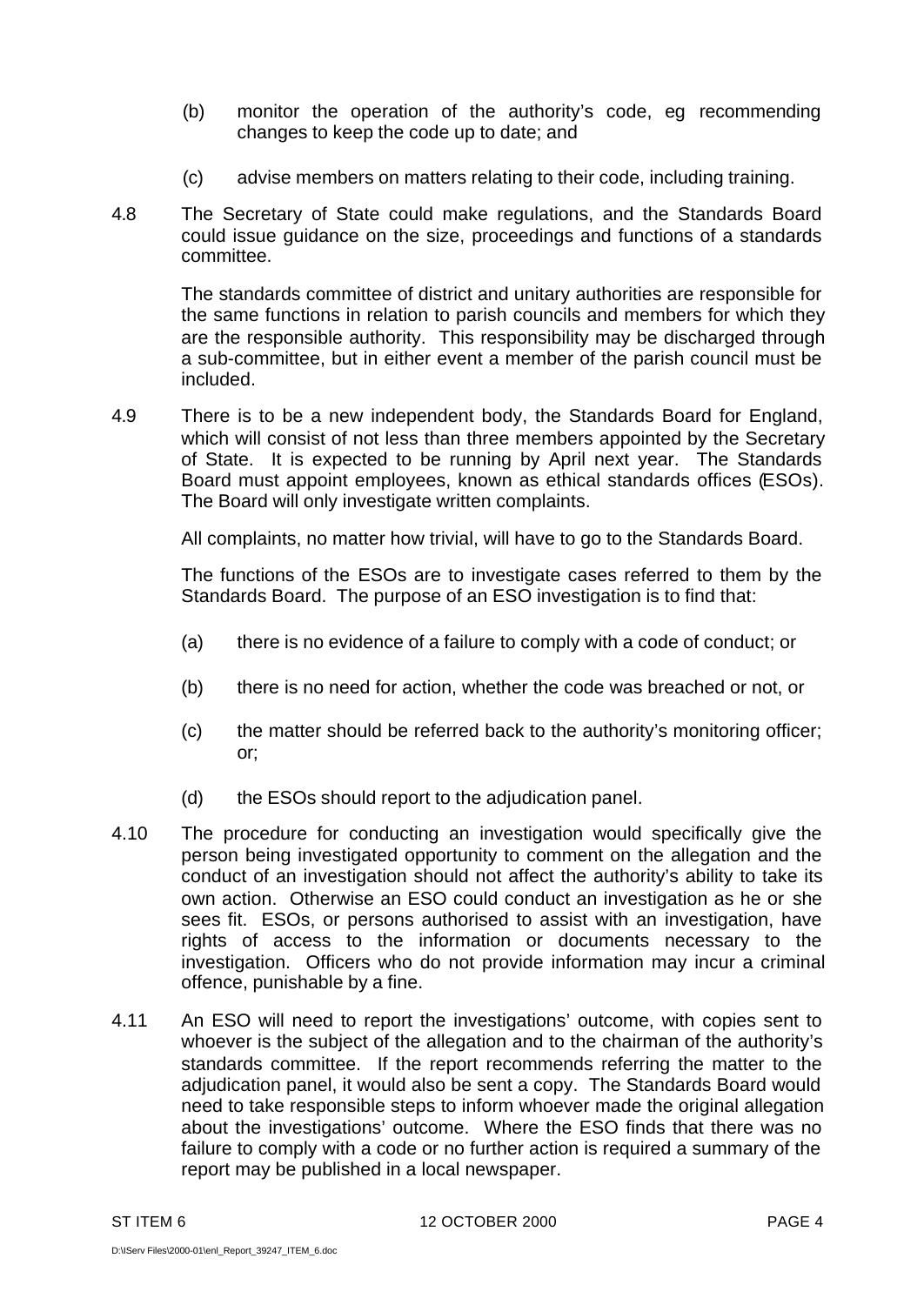- 4.12 The ESO would be able to issue an interim report if he thinks it would be in the public interest. ESOs would have circulate interim reports on the same basis as final reports. Such reports can conclude that the person being investigated should be suspended from membership of the authority or any of its committees or sub-committees for up to 6 months (though this could be extended by further notices up to the remainder of the member's term of office). A person who is suspended may appeal to the High Court.
- 4.13 An Adjudication Panel for England will be set up, with members appointed by the Lord Chancellor.

The primary function is to receive ESO's reports and establish case tribunals to consider them.

Anyone who is the subject of an adjudication by a case tribunal would either appear before the panel in person or be represented by a third party. Failure to comply with a case panel's requirements would be punishable by fine.

- 4.14 An adjudication panel would have to decide in any case before it, whether or not the code of conduct was breached, and to notify the authority's standards committee stating details of any breach. If a panel decides that the code of conduct was breached, it would have to decide whether the person should be suspended from membership of the authority (or its committees or subcommittees) or disqualified from being elected or being a member of any authority. Suspensions would not exceed one year (or term of office left) and disqualifications would not exceed five years. Copies of any notice issued by the panel would need to be sent to the Standards Board and anyone who is the subject of the notice. Reasonable steps should be taken to inform whoever made the initial allegation of the outcome of the panel's adjudication. Notices would be published in the authority's local newspaper(s). Anyone that a case panel decides has failed to comply with the code of conduct would have a right of appeal to the High Court.
- 4.15 The Act enables the Secretary of State by order, to issue a code of conduct for qualifying local government employees. In drawing up a code, the Secretary of State will have to consult representatives of local government and of its employees, the Audit Commission and the Ombudsman. This code would be incorporated into the terms and conditions of these local government employees.
- 4.16 The Society Of Chief Personnel Officers and the Employers Organisation are working on a draft code of conduct for consultation.

### 5. **Issues and Choices**

5.1 Once the mandatory provisions of the model code are known it will be possible for the Standards Committee to consider what changes, if any, should be made to this authority's Local Code of Conduct for Members.

The Committee will also want to think about the new responsibilities it will have for probity issues within parish councils and how best to discharge those responsibilities.